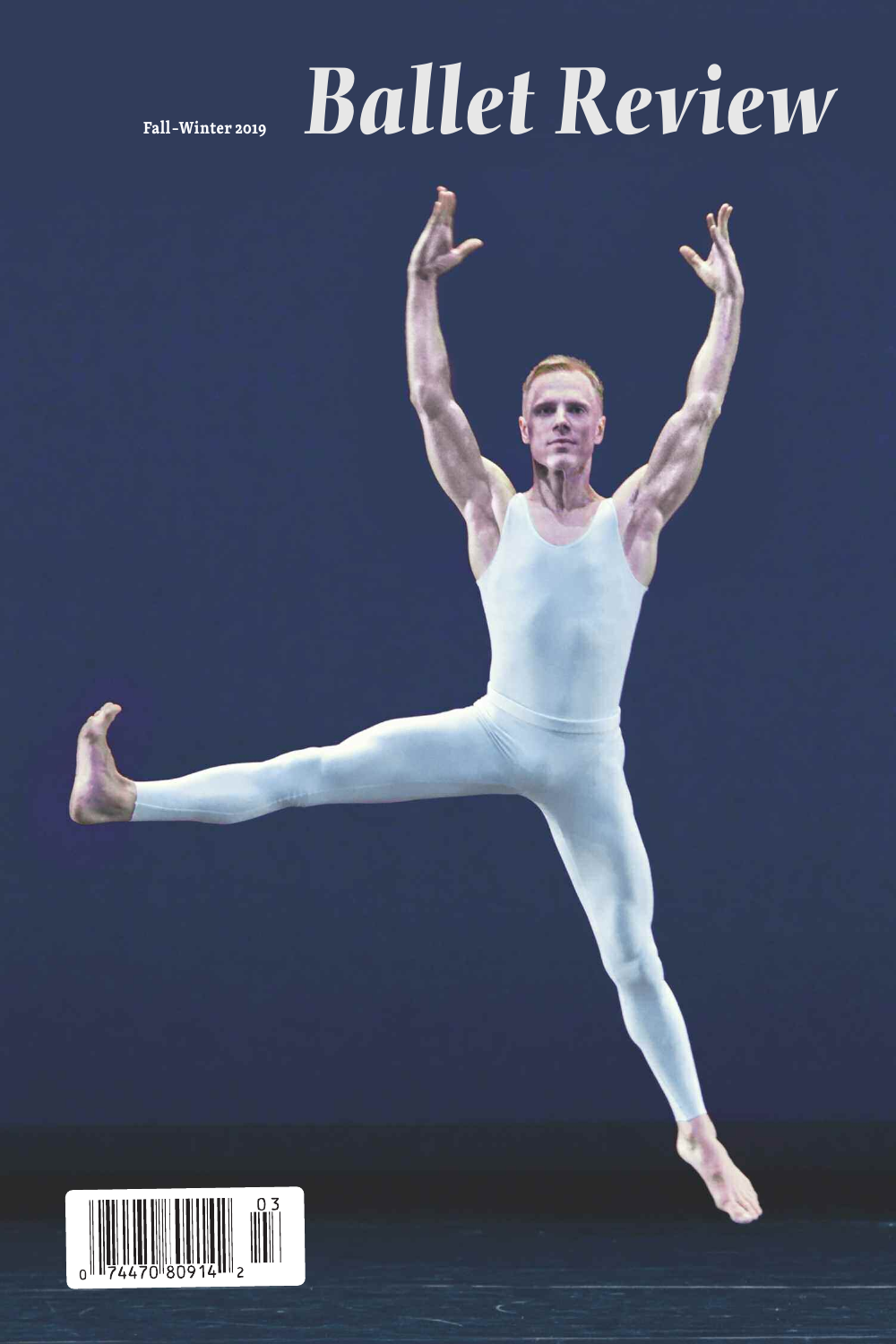- **Paul Taylor (1930-2018) – John Tomlinson**
- **Miami – Michael Langlois**
- **Milan – Alessandro Bizzotto**
- **Chicago – Joseph Houseal**
- **Brooklyn – Susanna Sloat**
- **Berlin – Vincent Le Baron**
- **New York – Sophie Mintz**
- **Toronto – Gary Smith**
- **New York – Naomi Mindlin**
- **Washington, D.C. – Eva Shan Chou**
- **Miami – Michael Langlois**
- **New York – Karen Greenspan**
- **Bologna – Alessandro Bizzotto**
- **Tokyo – Peter Hallamby**
- **New York – Dawn Lille**
- **Washington, D.C. – John Morrone**
- 
- **New York – Karen Greenspan**
- **Brooklyn – Alice Helpern**
- 
- **London – Barbara Newman**
- **New York – Elizabeth Zimmer**
- **Chicago – Joseph Houseal**
- **New York – Karen Greenspan**
- **New York – Susanna Sloat**
- **Washington, D.C. – Lisa Traiger**
- **Boston – Jeffrey Gantz**
- **Rome – Eva Shan Chou**
- 
- **New York – Susanna Sloat**
- **Philadelphia – Jane Fries**
- **Toronto – Gary Smith**
	- **Dawn Lille**
- **A Conversation with Delores Browne**

**Laura Hormigón**

**Petipa in Spain**

**Michael Langlois**

**Misha Talk**

**Hubert Goldschmidt**

- **Jean-Louis de Faucigny-Lucinge on Diaghilev**
	- **Michael Popkin**
- **A Conversation with Jennifer Tipton**

**Daria Khitrova**

**Marius Ivanovich Petipa**

**Zita Allen**

**Zita Allen**

**Great Fugues**

**Darrell Wilkins**

**A Conversation with**

**Lucretia Mack-Bransen**

- **Cover photograph by Paul B. Goode, PTAMD:**
	- **Michael Trusnovec in** *Aureole***.**

**Karen Greenspan White Light at Lincoln Center**

**London Reporter – Louise Levene**

**Music on Disc – George Dorris**

- **Michael Popkin A Conversation with Michael Trusnovec**
- **Young Balanchine**

**George Jackson The Eurythmics**

*Out Loud* **– Jay Rogoff**

- 
- **Anatole Vilzak**
- **A Conversation with Alina Cojocaru**
- **Kevin Ng**
- **Hubert Goldschmidt Treading the Boards at Versailles**
- **Henry Danton Remembering Gillian Lynne DBE**
- **Michael Langlois A Conversation with Bruce Marks**
- **Yoko Ono: Dance Is in the Mind**
- **Edward M. Gómez**
- **Karen Greenspan Batsheva's Legacy**
- **Alessandro Bizzotto A Conversation with Stéphane Bullion**

**A Conversation with Brooklyn Mack**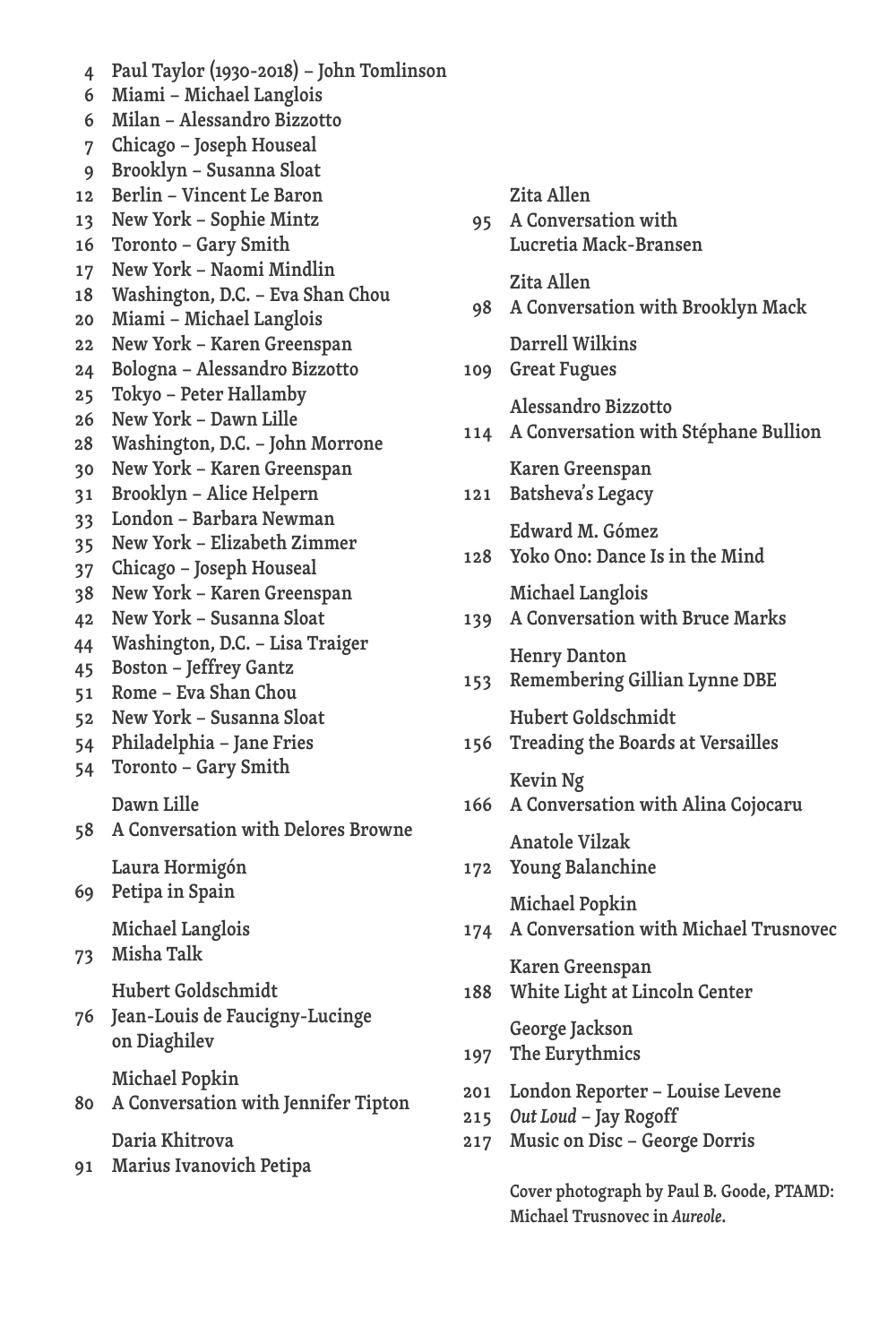Ballet Review is a nonprofit journal published by the Dance Research Foundation, Inc. It is **supported in part by funds from the National Endowment** for the Arts, the New York State Council on the Arts, The Fan **Fox and Leslie R. Samuels** Foundation, and individuals. Contributions to the Dance **Research Foundation, Inc., 1 0 0 H u d s o n S t . – A p t . 6B, N e w Yo r k , N Y 1 0 0 1 3 , a r e t a x d e d u c t i b l e .**

Board of Directors: Hubert Goldschmidt, Roberta Hellman, Marvin Hoshino, Nancy Lassalle, Dawn Lille, Michael Popkin, Theodore C. Rogers, Barbara E. **S c h l a i n , D av i d We i s s .**

**\*** E-mail: info@balletreview.com. **Subscriber telephone: ( 9 2 9 ) 3 4 4 - 1 9 6 5 . C u r r e n t i s s u e : \$ 3 5 .**

**Editorial correspondence,** books for review, subscriptions, and changes of address to Ballet **Review, 100 Hudson St. – Apt. 6B , N e w Yo r k , N Y 1 0 0 1 3 . M a n u s**cripts must be accompanied by a self-addressed, stamped **return envelope .\***

**©201 9 D a n c e R e s e a r c h Foundation, Inc. All rights** reserved. Printed in China. **issn: 0522-0653. Periodical p o s t a g e p a i d a t N e w Yo r k , NY, a n d a d d i t i o n a l m a i l i n g o ffi c e s .**









#### **B a l l e t R e v i e w 4 7 . 3–4 F a l l - W i n t e r 2 0 1 9**

**Editor and Designer: M a r v i n H o s h i n o**

**M a n a g i n g E d i t o r : Roberta Hellman** 

**S e n i o r E d i t o r : D o n D a n i e l s**

**A s s o c i a t e E d i t o r s : J o e l L o b e n t h a l L a r r y K a p l a n Alice Helpern** 

**We b m a s t e r : D av i d S . We i s s**

**C o p y E d i t o r : N a o m i M i n d l i n**

**P h o t o g r a p h e r s : T o m B r a z i l Costas** 

**A s s o c i a t e s : Peter Anastos R o b e r t G r e s k o v i c G e o r g e J a c k s o n E l i z a b e t h K e n d a l l P a u l P a r i s h N a n c y R e y n o l d s J a m e s S u tt o n E d w a r d W i l l i n g e r S a r a h C . Wo o d c o c k**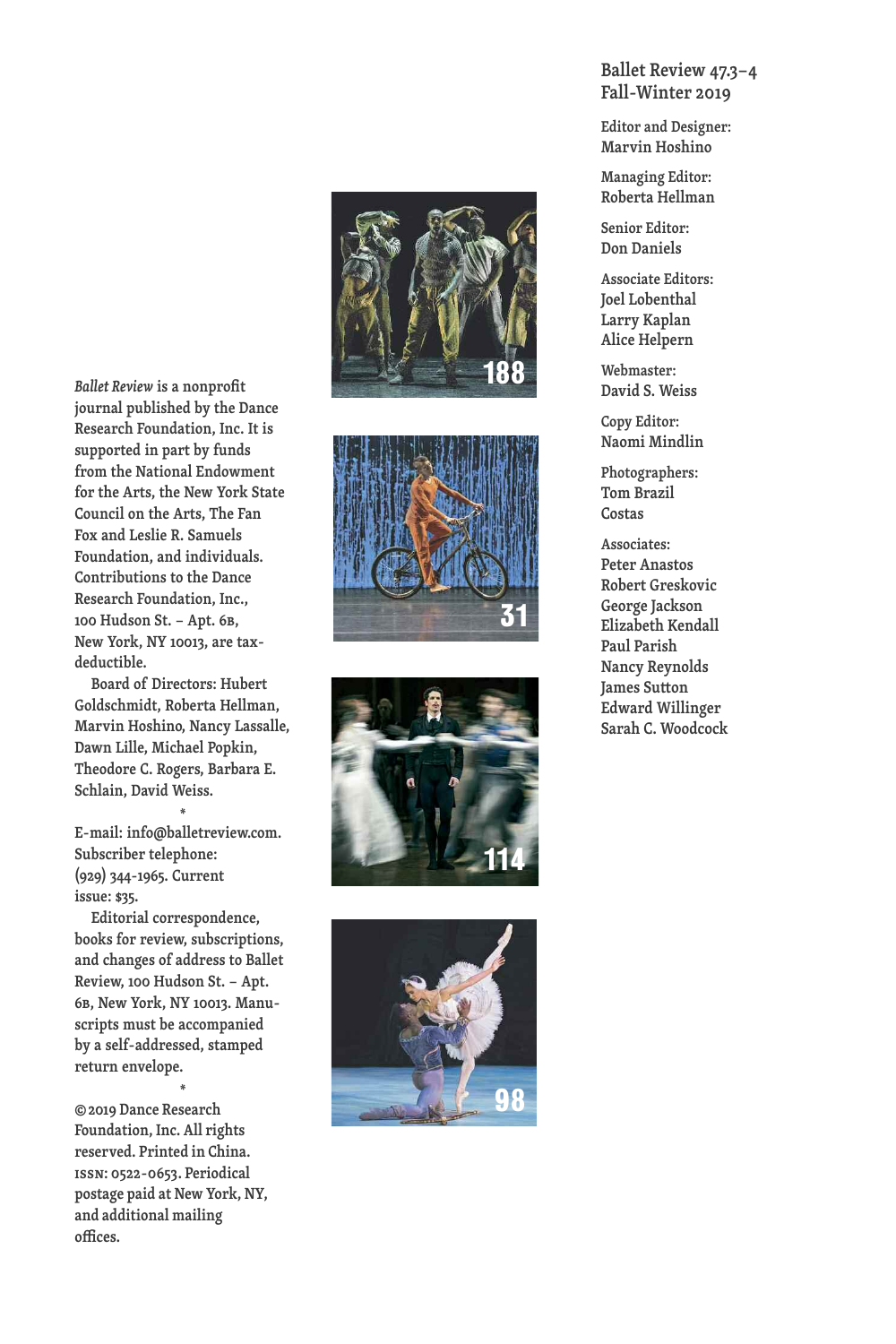**sented full-on; the comic elements aren't overemphasized.Changesinlighting are employed to signal a change in mood and, happily, these moods are so well balanced we aren't left with a schizoid point of view.**

**One oddity, though: a plot element that is introduced but then ignored. Medora does cut the traitorous Birbanto's wrist with a knife; however, when his wound and his treachery are revealed, Conrad doesn't shoot him. Birbanto disappears so quickly offstage I wondered if I had missed something. Possibly with only mime and little dancing left in the sto-**



**Amrita Doshi, Aishwarya Madhav, Bharathi Penneswaran, and Sonali Skandan in** *The Four Horseman.*

**ry, the directors wanted to cut to the finale, which in this case isthe aforementioned happy ending: Medora and Conrad at sea, and Ali in the crow's nest, off perhaps to dance their way through further adventures.**

### **New York**

#### **Karen Greenspan**

**JivaDance,under the artisticdirectionof Sonali Skandan, is a New York-based company dedicated to preserving the traditional Indian performing arts while invigorating them with original content and arrangements. At Dixon Place, a small venue on Manhattan's Lower East Side,they presented an innovative production titled** *The Four Horsemen***. Skandan co-choreographed the work with master teacher and performer Maya Kulkarni.**

**DrawnfromtheNewTestament biblical account ofthe FourHorsemenoftheApocalypse, the dance piece remodels it into a feminist treatment using bharatanatyamdance vocabulary to convey the story – though not in the strict classical format. The** *Book of Revelation* **describes four mythical riders, who each ride ona coloredhorse –white, red, black, and pale** **(gray). They symbolize the evilsto come atthe end oftimes,with the rider onthewhite horse representing conquest; the red, war; black, famine; and pale, death. The riveting music composed by Rajkumar Bharathi in concert with energetic vocal rhythms composed and performed by Bala Skandan paint an evocative sound portraitthatsweepsthe danced action along.**

**The four horsemen are reimagined as four female riders and costumed in dance saris in the four colors of their mythical horses. Appearing together as a quartet, they stir up the imaginarydustwithgalloping sequences, riding gestures,precisepercussive footwork, and dynamic floor patterns that spin and churn the inevitable march of time and its consequences.**

**In the choreographic overture to the piece, eachofthefourridersisintroduced.Thewhite horse of conquest, danced byAishwaryaMadhav, becomes a story of a courtesan shackled to a life of enslavement. The red horse of war, danced by Sonali Skandan, is developed into the character of a woman who helps to prepareherloverforwarandsendshimoffknowing she will never see him again. The black**